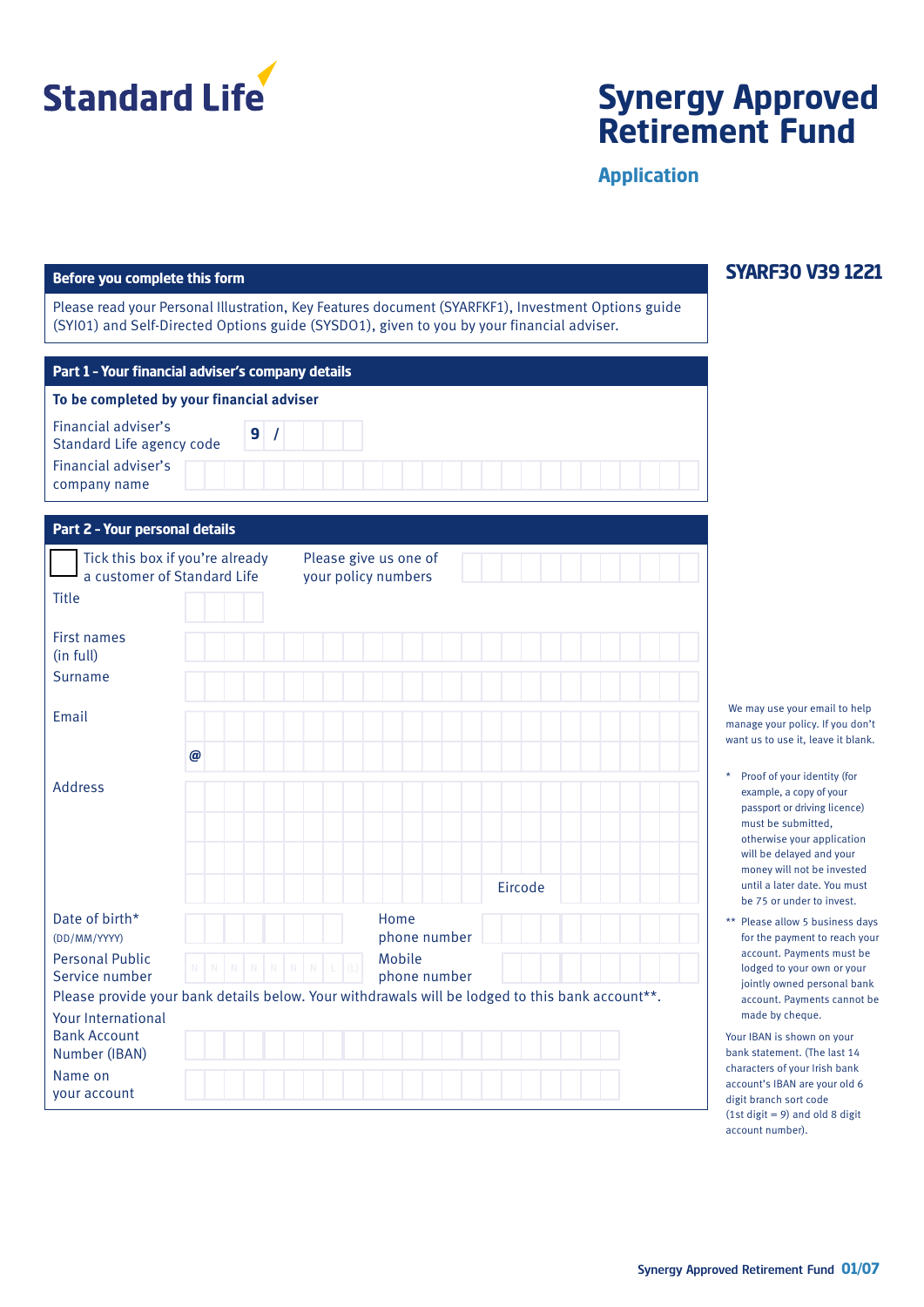#### **Politically exposed persons**

We are required to identify politically exposed persons (PEPs).

A PEP is an individual who is, or has at any time in the last 12 months held one of the following positions, in Ireland or abroad:

- head of a state or government, or a minister
- member of a parliament or similar legislative body
- member of the governing body of a political party
- member of a supreme court, constitutional court or other high-level judicial body
- member of a court of auditors or board of a central bank
- an ambassador, chargé d'affaires or high-ranking officer in the armed forces
- member of an administrative, management or supervisory body of a state-owned enterprise
- director, deputy director, or member of the board of (or person performing the equivalent function in relation to) an international organisation

Are you, or any other party to this application, now, or previously been a

- politically exposed person (PEP)
- close relative of a PEP, or
- close business associate of a PEP?

If yes, please give details.

| Your relationship to PEP     | <b>PEP</b>        | <b>Position held by the PEP</b> |
|------------------------------|-------------------|---------------------------------|
| For example, daughter-in-law | <b>Hugo Smith</b> | Director, UK Post Office        |
|                              |                   |                                 |
|                              |                   |                                 |
|                              |                   |                                 |

| Part 3 - Your investment |
|--------------------------|
|                          |

**€** (minimum €10,000)

| Part 4 - Your investment choice                                                                                                                                                                                       |                                                                                                                                                                                                                                                                                                          |                                             |  |  |  |  |  |  |  |  |  |
|-----------------------------------------------------------------------------------------------------------------------------------------------------------------------------------------------------------------------|----------------------------------------------------------------------------------------------------------------------------------------------------------------------------------------------------------------------------------------------------------------------------------------------------------|---------------------------------------------|--|--|--|--|--|--|--|--|--|
| In order to complete this section, refer to the Investment Options guide (SYIO1) and the<br><b>Self-Directed Options guide (SYSDO1)</b><br>Indicate how your total premiums as set out in Part 5a are to be allocated |                                                                                                                                                                                                                                                                                                          |                                             |  |  |  |  |  |  |  |  |  |
| <b>Funds</b>                                                                                                                                                                                                          | €                                                                                                                                                                                                                                                                                                        | <b>Self-Directed Options</b><br>€<br>and/or |  |  |  |  |  |  |  |  |  |
|                                                                                                                                                                                                                       | If you choose to invest in Self-Directed Options, your investment will initially be placed in your<br>Policy Cash Account. You must have enough money in this account to enable us to carry out your<br>instructions and to pay the charges related to the Self-Directed Options that you have selected. |                                             |  |  |  |  |  |  |  |  |  |

If you are a PEP, or a close relative or close associate of a PEP, we must apply enhanced customer due diligence procedures. You may be required to provide additional information and documentation (such as your source of funds, wealth, and identity).

 $N<sub>o</sub>$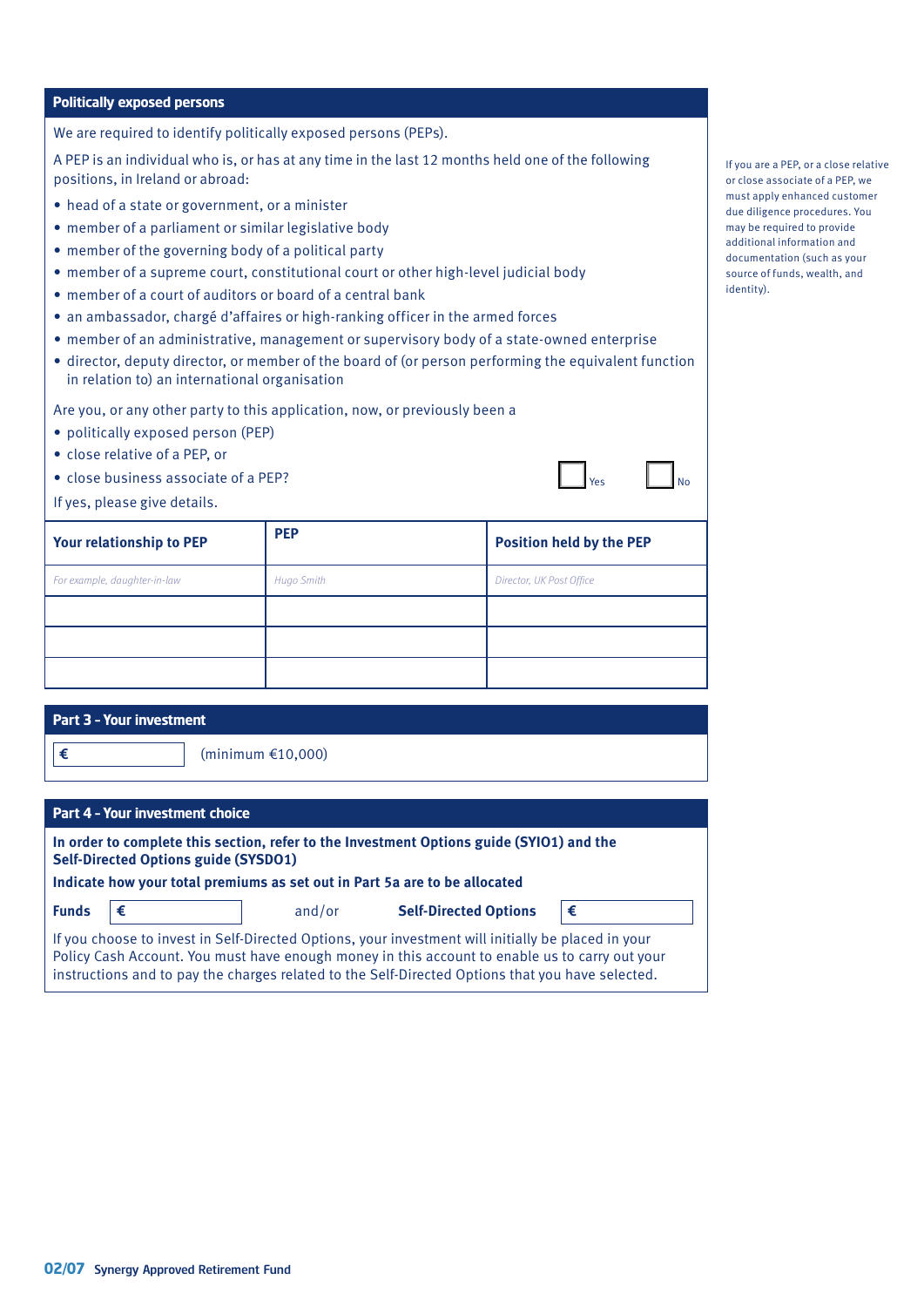| <b>Funds</b>                                              |      |                                               |      |                                                       |      |
|-----------------------------------------------------------|------|-----------------------------------------------|------|-------------------------------------------------------|------|
| <b>Choose from the following Standard Life funds</b>      |      |                                               |      |                                                       |      |
| Absolute Return Global<br><b>Bond Strategies (ARGBS)</b>  | %    | <b>Global Index</b><br>Fund 40                | %    | <b>MyFolio Market II</b>                              | $\%$ |
| <b>Asia Pacific Equity</b>                                | %    | <b>Global Index</b><br>Fund 60                | %    | <b>MyFolio Market III</b>                             | %    |
| <b>Cautious Managed</b>                                   | %    | <b>Global Index</b><br>Fund 80                | %    | <b>MyFolio Market IV</b>                              | $\%$ |
| <b>China Equity</b>                                       | %    | <b>Global Index</b><br><b>Fund 100</b>        | %    | <b>MyFolio Market V</b>                               | $\%$ |
| <b>Corporate Bond</b>                                     | %    | <b>Global Inflation</b><br><b>Linked Bond</b> | %    | <b>North American</b><br>Equity                       | $\%$ |
| Diversified Income                                        | %    | <b>Global Real Estate</b>                     | %    | Property                                              | $\%$ |
| <b>Dynamic Multi-Asset</b><br>Growth                      | %    | <b>Global REIT</b>                            | %    | <b>Total Return Credit</b>                            | $\%$ |
| <b>Euro Global Liquidity</b>                              | %    | <b>Global Smaller</b><br>Companies            | %    | <b>UK Equity</b>                                      | $\%$ |
| <b>European Equity</b>                                    | %    | Japanese Equity                               | %    | <b>UK Smaller Companies</b>                           | %    |
| <b>European Ethical Equity</b>                            | %    | Managed                                       | $\%$ | <b>Vanguard Emerging</b><br><b>Market Stock Index</b> | %    |
| <b>European Smaller</b><br>Companies                      | %    | Multi-Asset ESG                               | $\%$ | <b>Vanguard Euro</b><br><b>Government Bond Index</b>  | %    |
| <b>Fixed Interest</b>                                     | $\%$ | <b>MyFolio Active I</b>                       | %    | <b>Vanguard Eurozone</b><br><b>Stock Index</b>        | %    |
| <b>Global Absolute Return</b><br><b>Strategies (GARS)</b> | %    | <b>MyFolio Active II</b>                      | %    | <b>Vanguard Global</b><br><b>Bond Index</b>           | $\%$ |
| <b>Global Corporate</b><br><b>Bond SRI</b>                | %    | <b>MyFolio Active III</b>                     | $\%$ | <b>Vanguard Global</b><br>Corporate Bond Index        | %    |
| <b>Global Equity</b>                                      | %    | <b>MyFolio Active IV</b>                      | %    | <b>Vanguard Global</b><br><b>Stock Index</b>          | $\%$ |
| <b>Global Equity Impact</b>                               | %    | <b>MyFolio Active V</b>                       | %    | Vanguard US 500<br><b>Stock Index</b>                 | $\%$ |
| <b>Global Index</b><br>Fund 20                            | %    | <b>MyFolio Market I</b>                       | %    |                                                       |      |

If you wish to invest in funds, indicate the relevant percentage in the table below. For example, if you indicated above that you wish to invest €10,000 in funds, and you want all of this amount to be invested in the Standard Life Managed Fund, you would insert **100%** beside **Managed**.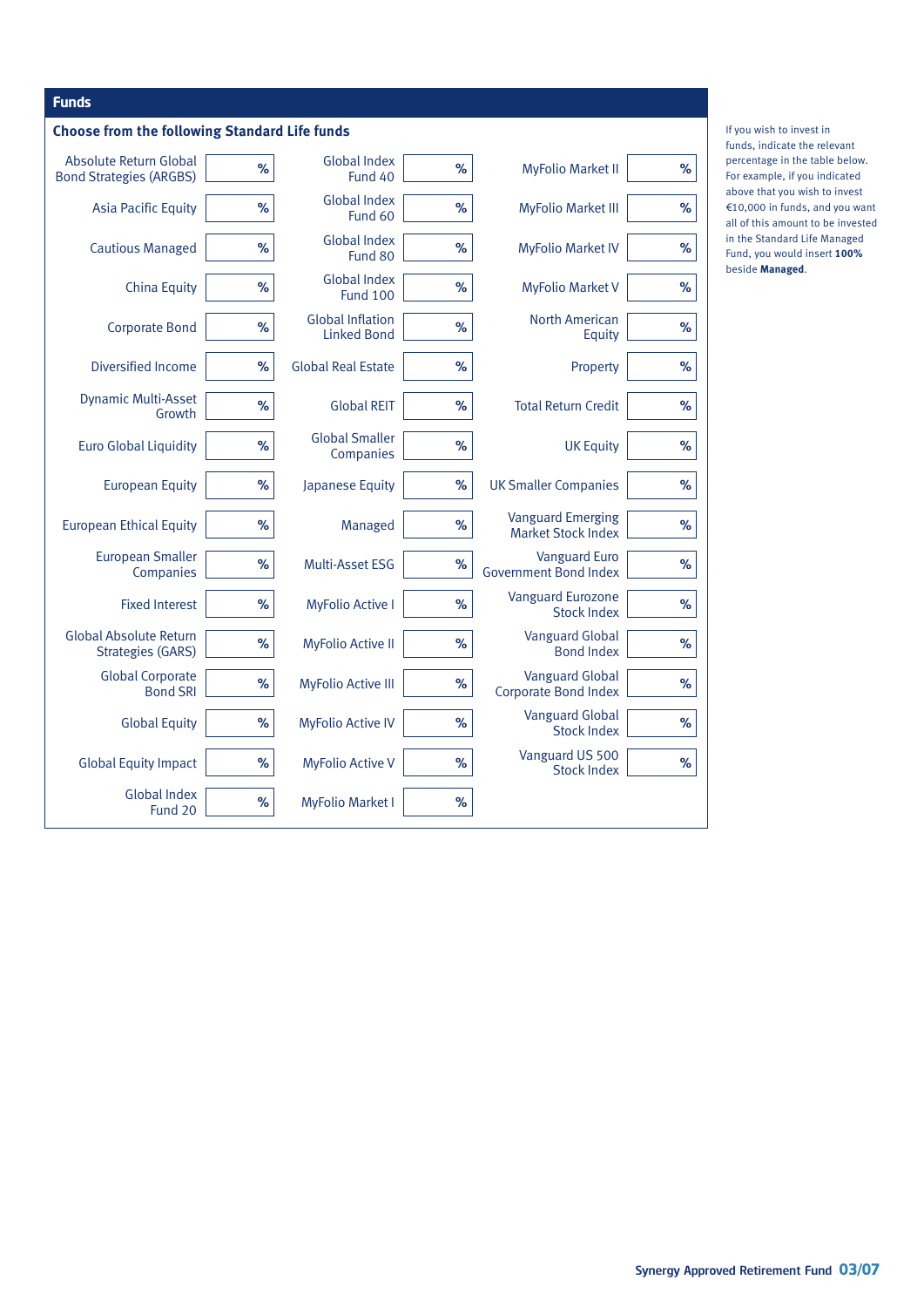| <b>Self-Directed Options</b>                                                                                                                                                                                                                                                                                                                                                                                                                                                                                                                                                                       |  |  |  |  |  |  |  |  |  |
|----------------------------------------------------------------------------------------------------------------------------------------------------------------------------------------------------------------------------------------------------------------------------------------------------------------------------------------------------------------------------------------------------------------------------------------------------------------------------------------------------------------------------------------------------------------------------------------------------|--|--|--|--|--|--|--|--|--|
| <b>Execution only stockbroking</b><br>Tick this box if you are selecting execution only stockbroking. We will pass your details to<br>Stocktrade who will contact you directly.<br>Tick this box if you want to set up a Stocktrade online account now to deal or view (Stocktrade<br>account charges will apply)^<br>Tick this box if you're an Irish national. If you're not, or you have dual nationality/citizenship,<br>please give details<br>Nationality<br>National client                                                                                                                 |  |  |  |  |  |  |  |  |  |
| identifier*                                                                                                                                                                                                                                                                                                                                                                                                                                                                                                                                                                                        |  |  |  |  |  |  |  |  |  |
| Your occupation                                                                                                                                                                                                                                                                                                                                                                                                                                                                                                                                                                                    |  |  |  |  |  |  |  |  |  |
| Please indicate which income band applies to you<br>€20,000 to €34,999<br>€50,000 to €74,999<br>Under €20,000<br>€35,000 to €49,999<br>€75.000+<br>You'll also need to attach copies of one of each of the following:<br>Proof of address, for example<br>Proof of identity, for example<br>and<br>Recent bill (electricity, phone or gas)<br>Current passport<br>Recent statement (bank or credit union)<br>• Current EU or UK driving licence<br>$\bullet$<br>Recent document from Revenue or Dept of                                                                                            |  |  |  |  |  |  |  |  |  |
| <b>Social Protection</b><br>You are only allowed to trade in investments that are permitted by Standard Life. If it comes to<br>our attention that you have bought non-permitted investments, we will instruct Stocktrade to sell<br>those investments. In these circumstances, your policy will be charged the cost of selling those<br>investments. If you are uncertain as to whether a particular investment is permitted, contact your<br>financial adviser or Standard Life.                                                                                                                 |  |  |  |  |  |  |  |  |  |
| <b>Deposits</b>                                                                                                                                                                                                                                                                                                                                                                                                                                                                                                                                                                                    |  |  |  |  |  |  |  |  |  |
| Deposit provider<br>Deposit amount €<br>Deposit account term                                                                                                                                                                                                                                                                                                                                                                                                                                                                                                                                       |  |  |  |  |  |  |  |  |  |
|                                                                                                                                                                                                                                                                                                                                                                                                                                                                                                                                                                                                    |  |  |  |  |  |  |  |  |  |
|                                                                                                                                                                                                                                                                                                                                                                                                                                                                                                                                                                                                    |  |  |  |  |  |  |  |  |  |
| Authorising Standard Life to accept instructions from your financial adviser on your behalf                                                                                                                                                                                                                                                                                                                                                                                                                                                                                                        |  |  |  |  |  |  |  |  |  |
| Note that we will only accept instructions from authorised persons once we are satisfied that we<br>have verified the identity of the authorised person, and it is the responsibility of the authorised<br>person and/or yourself to verify that your instructions have been carried out properly.<br>I authorise Standard Life to accept instructions from my financial adviser named in Part 1, to buy or<br>sell Funds and Deposits under this policy.<br>This authorisation will apply until Standard Life receives a written instruction from me changing or<br>withdrawing my authorisation. |  |  |  |  |  |  |  |  |  |

| <b>Policyowner</b><br>signature | $\Rightarrow$<br>Sign |
|---------------------------------|-----------------------|
| <b>Date</b><br>(DD/MM/YYYY)     |                       |

| ^ Stocktrade will use your     |
|--------------------------------|
| email address given in Part 2  |
| to set up your online account. |
| An additional charge applies   |
| for each deal arranged by      |
| post, email or fax.            |

\* This could be your passport number or personal identity code, depending on country. For example, in UK, it's your National Insurance number. For other countries, see Execution-only stockbroking form (SYEOS1).

Current means not expired and recent means issued in the last 6 months.

If you don't have a particular document, talk to us or your financial adviser about alternatives.

There are minimum investment amounts applied by the Deposit providers. Please see **www.standardlife.ie** for the minimums that apply.

Talk to your financial adviser before completing this section.

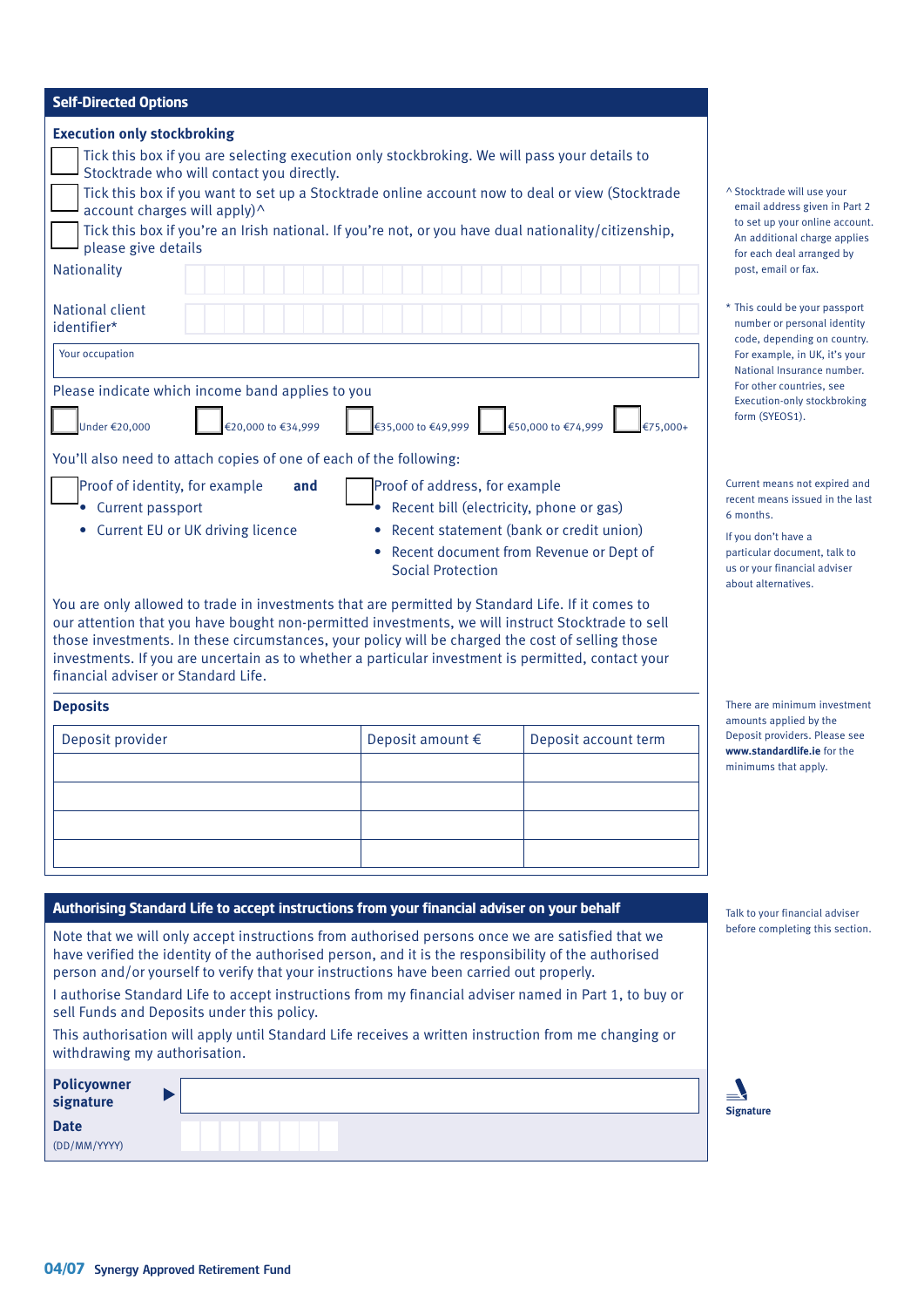| Part 5a - ARF regular income                                                                                                                                                                                                                                                                                                                                                                                                                                                                                                                                                                                                                                                                                                                                                                                                                                                                                                                              | ARF regular income withdrawals<br>are processed as at 6th of the                                                                                                                             |
|-----------------------------------------------------------------------------------------------------------------------------------------------------------------------------------------------------------------------------------------------------------------------------------------------------------------------------------------------------------------------------------------------------------------------------------------------------------------------------------------------------------------------------------------------------------------------------------------------------------------------------------------------------------------------------------------------------------------------------------------------------------------------------------------------------------------------------------------------------------------------------------------------------------------------------------------------------------|----------------------------------------------------------------------------------------------------------------------------------------------------------------------------------------------|
| Each year, you must withdraw a percentage of the value of your policy (before tax):<br>4%, if you're 60 years of age or over for the full tax year, or<br>5%, if you're 70 years of age or over for the full tax year, or<br>$\bullet$<br>6%, if you've combined ARF and vested PRSA assets of €2million or more, and aged 60 or over for<br>the full tax year.<br>If you do not make withdrawals of at least this amount during each year, in late December, we will<br>make a withdrawal and lodge it to your bank account.                                                                                                                                                                                                                                                                                                                                                                                                                             | month or next following working<br>day. Please allow at least 5 bank<br>working days for payments to<br>reach your account.                                                                  |
| Please complete how much and when you want to be paid. Choose only one of (a), (b) or (c):<br><b>Every</b><br>Every 3<br>Every 6<br>Once<br>% $\mathbf{pa}$ before tax <sup>^</sup><br>(a)<br>payable<br>month<br>months<br>months<br>a year<br>or<br>Every 3<br><b>Every</b><br>Every 6<br>Once<br>∣€<br>(b)<br>$\mathbf{pa}$ before tax <sup>^^</sup><br>payable<br>months<br>month<br>months<br>a year<br>or                                                                                                                                                                                                                                                                                                                                                                                                                                                                                                                                           | The minimum ARF income p.a. is<br>€900 (before tax).<br>$^{\wedge}$ maximum 10% of policy value<br><sup>1</sup> <sup>1</sup> maximum 10% of premium                                          |
| one withdrawal each year, based on the policy's imputed distribution for the year,<br>(c)<br>payable in late December<br>If you choose (a) or (b), tell us when<br>(earliest: 1 month after Start Date)<br>$\bf{0}$<br>6<br>you want your first withdrawal:<br>(DD/MM/YYYY)<br>When we process our first payment to you, we're required to update Revenue online as your new or<br>additional 'employer' so that tax can be deducted. If you have other income and want your tax credits<br>allocated in a certain way, you must contact Revenue to tell them how, especially if you're not yet<br>registered for PAYE (for example, you've been self-employed up to now).<br>Call Revenue on (01) 738 3636 - have your PPS number to hand, or register and/or sign in to<br>www.revenue.ie/myaccount (Standard Life's 'employer' number for ARFs is 3586780HH).<br>Please tick to confirm you have updated www.revenue.ie/myaccount or contacted Revenue | 'Emergency' taxes must be<br>deducted where we don't get your<br><b>Revenue Payroll Notification in</b><br>time. This might happen if you're<br>not yet registered with Revenue<br>for PAYE. |
| Part 5b - Nominee Qualifying Fund Manager (QFM)<br>Is the total value of all your ARFs and Vested PRSAs more than €2m?<br>Yes<br><b>No</b><br>If yes, you must nominate a QFM. Please nominate the QFM with your largest<br>ARF investment to manage your distribution tax, and provide their details:<br>Name of<br>Nominee QFM<br><b>Address</b>                                                                                                                                                                                                                                                                                                                                                                                                                                                                                                                                                                                                        | If no, we will only pay the<br>distribution tax for this policy<br>from this policy.                                                                                                         |
| Eircode<br>Reference number<br>to be used on<br>correspondence                                                                                                                                                                                                                                                                                                                                                                                                                                                                                                                                                                                                                                                                                                                                                                                                                                                                                            |                                                                                                                                                                                              |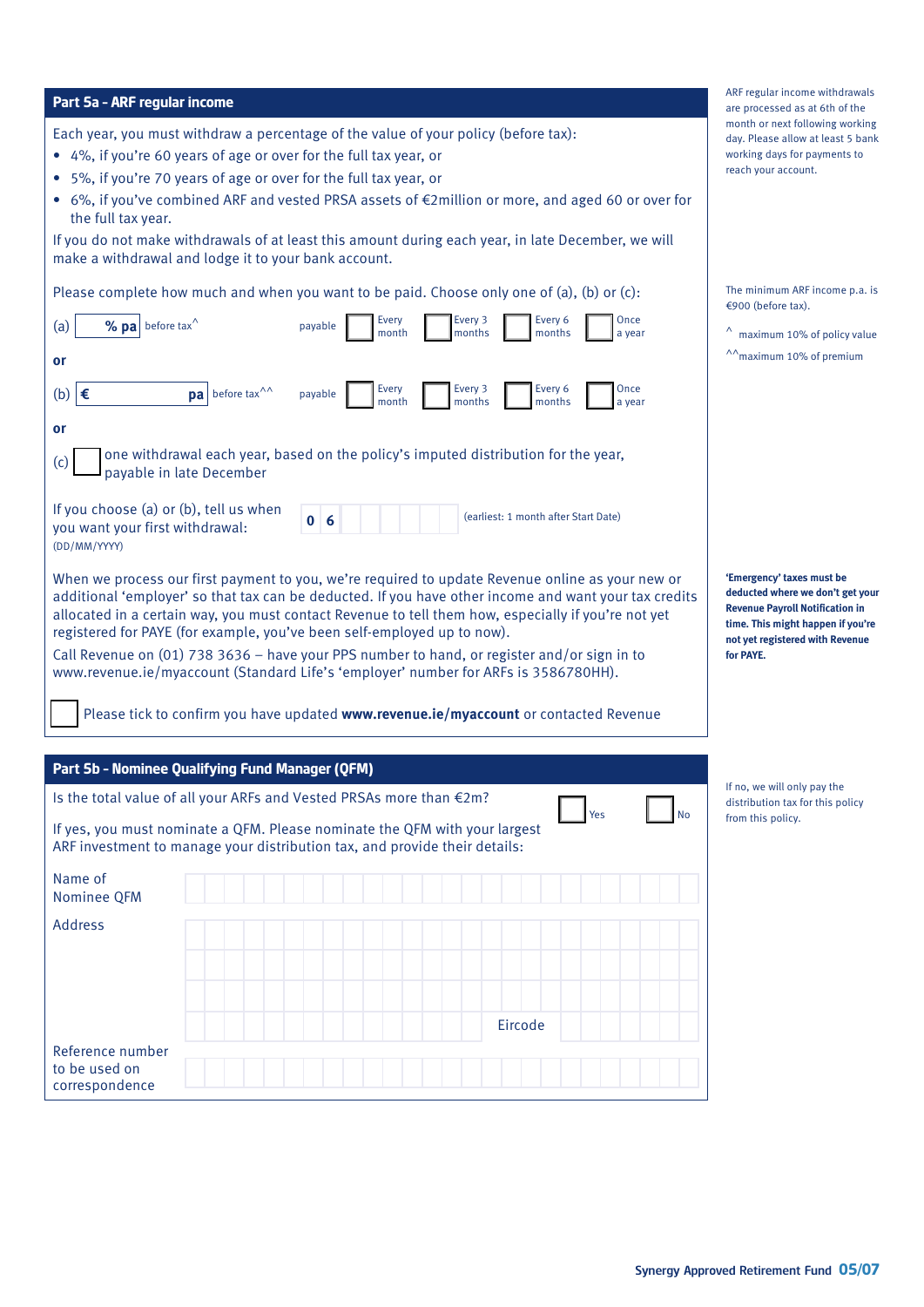| Part 6 - Your financial adviser's declaration                                                                                                                                                                                                                                                        |                                                                                                   |
|------------------------------------------------------------------------------------------------------------------------------------------------------------------------------------------------------------------------------------------------------------------------------------------------------|---------------------------------------------------------------------------------------------------|
| I confirm that in accordance with Regulation 6(1) of the Life Assurance (Provision of Information)<br>1.<br>Regulations, 2001, my client has been given in writing the information specified in Schedule 1<br>of those Regulations, and that                                                         |                                                                                                   |
| I have advised my client as to the financial consequences of replacing an existing policy with this<br>2.<br>policy by cancellation or reduction, and of possible financial losses as a result of such replacement.                                                                                  |                                                                                                   |
| I have explored the available investment options with my client and taking into account their<br>3.<br>circumstances, long term needs, age, attitude to risk, and product suitability, I am satisfied that<br>this policy is suitable for them.                                                      |                                                                                                   |
| I confirm that I will retain the appropriate evidence regarding any instruction I give to<br>4.<br>Standard Life or any third party providers on behalf of my client.                                                                                                                                |                                                                                                   |
| 5. I want to be able to view my client's Stocktrade account online.                                                                                                                                                                                                                                  |                                                                                                   |
| Email me at                                                                                                                                                                                                                                                                                          | Stocktrade will use your email<br>address to set up or add this                                   |
| @                                                                                                                                                                                                                                                                                                    | client's policy to your online<br>financial adviser account.                                      |
| 6. I have completed all checks to verify the identity, address, source of funds, and source of wealth<br>of my client named in Part 2, to the standards set out in the anti-money laundering and counter<br>financing of terrorism regulations which will be forwarded to Standard Life on request*. | Enclose verification if<br>Self-Directed Option of<br>execution-only<br>stockbroking chosen.      |
| <b>Commission details</b><br>Please complete all three choices (i), (ii) and (iii):                                                                                                                                                                                                                  | For more information on pricing<br>options, refer to Products from<br>Standard Life for financial |
| Pricing option<br>(i)<br>B<br>D<br>E<br>G<br>н                                                                                                                                                                                                                                                       | advisers (SYAPS).                                                                                 |
|                                                                                                                                                                                                                                                                                                      |                                                                                                   |
| Initial (% of premium)<br>(ii)<br><b>Nil</b><br>℅<br>or<br>(Max 4.00%)                                                                                                                                                                                                                               |                                                                                                   |
| (iii) FBRC (% of fund)<br><b>Nil</b><br>%<br>or<br>payable Monthly<br>(Max 1.00%)<br>Quarterly<br>Half-yearl                                                                                                                                                                                         | If FBRC chosen, and payable<br>frequency not ticked, we'll pay<br>it monthly.                     |
| Issue policy to<br><b>Financial adviser</b><br>Clien                                                                                                                                                                                                                                                 |                                                                                                   |
| <b>Financial adviser</b><br>signature                                                                                                                                                                                                                                                                | <b>Signature</b>                                                                                  |
| <b>Date</b><br>Financial adviser's name<br>(DD/MM/YYYY)                                                                                                                                                                                                                                              |                                                                                                   |
| If there are questions relating to<br>this application, email me at                                                                                                                                                                                                                                  |                                                                                                   |
| Special instructions and/or additional information                                                                                                                                                                                                                                                   |                                                                                                   |
|                                                                                                                                                                                                                                                                                                      |                                                                                                   |
|                                                                                                                                                                                                                                                                                                      |                                                                                                   |
|                                                                                                                                                                                                                                                                                                      |                                                                                                   |
|                                                                                                                                                                                                                                                                                                      |                                                                                                   |
|                                                                                                                                                                                                                                                                                                      |                                                                                                   |
|                                                                                                                                                                                                                                                                                                      |                                                                                                   |
|                                                                                                                                                                                                                                                                                                      |                                                                                                   |
|                                                                                                                                                                                                                                                                                                      |                                                                                                   |
|                                                                                                                                                                                                                                                                                                      |                                                                                                   |
|                                                                                                                                                                                                                                                                                                      |                                                                                                   |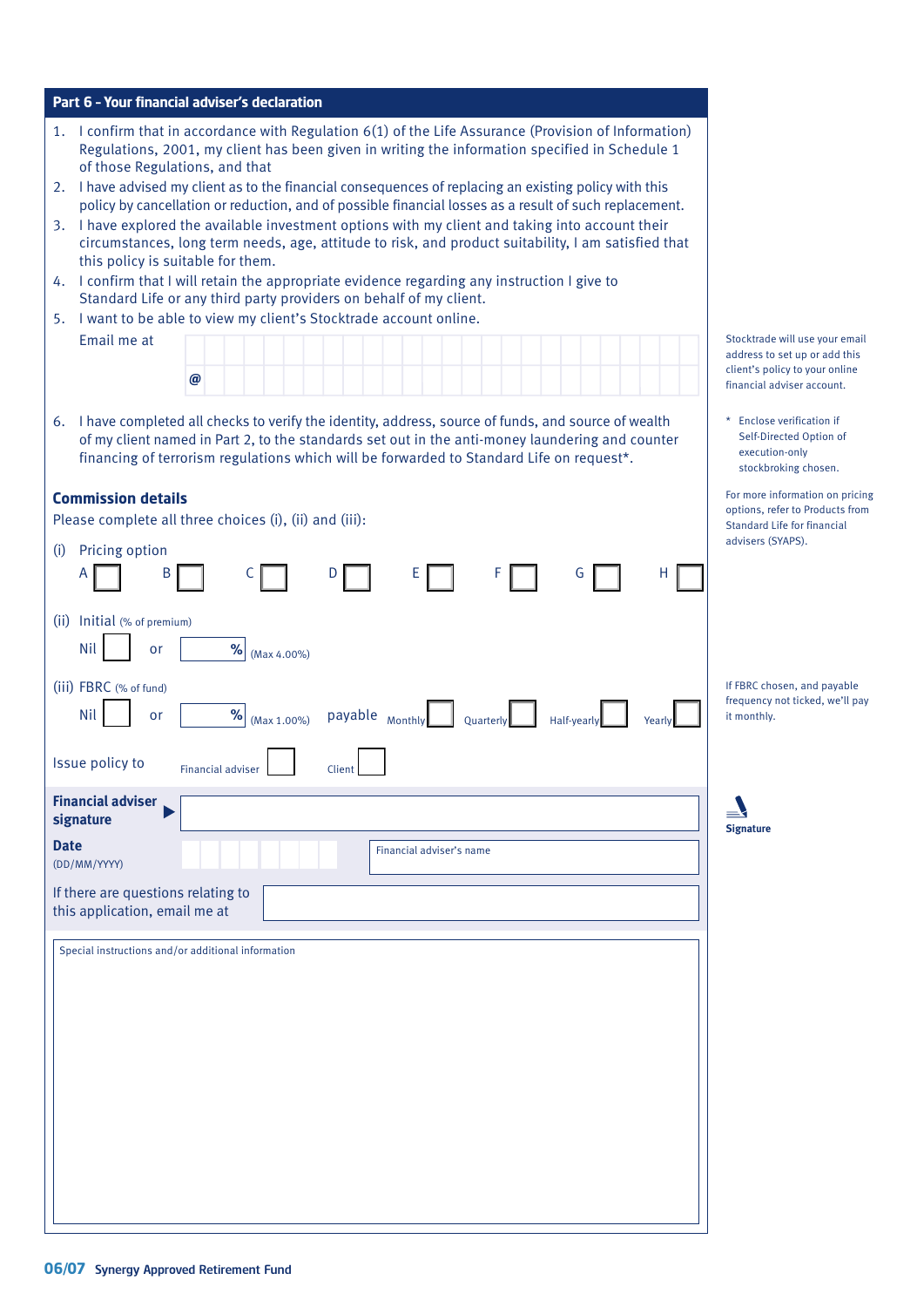#### **Part 7 – Your authorisation and declaration**

#### **Please read carefully before signing.**

**WARNING: If you propose to take out this policy in complete or partial replacement of an existing policy, please take special care to satisfy yourself that this policy meets your needs. In particular, please make sure that you are aware of the financial consequences of replacing your existing policy. If you are in doubt about this, please contact your insurer or insurance intermediary.**

- 1. I have read the Data Protection Notice in my key features document and I agree that my personal information may be used for the purposes described.
- 2. I consent to Standard Life seeking relevant information relating to my past, present, future employers and pension arrangements from any employers, trustees, administrators, pension providers or qualifying fund managers and I authorise the giving of such information.
- 3. The information given, whether in my handwriting or not, is true and complete.
- 4. I agree that a copy of this application can be treated as the original for all purposes.
- 5. I am beneficially entitled to the assets of the pension fund used to apply for my chosen retirement options and this investment consists only of assets from a Revenue approved pension arrangement or ARF.
- 6. I agree that the contract will be governed by the Policy Schedule, Statement of reasonable projection and Policy Provisions (SYARF60), together with this Application Form and any associated statements or questionnaires submitted in connection with this application.
- 7. I have received in writing and read the information specified in my financial adviser's declaration (Part 6).
- 8. I agree that the contract will be governed by Irish law.

| <b>Policyowner</b><br>signature |  |  |  |  |  |                                     |  | $=$<br><b>Signature</b> |  |
|---------------------------------|--|--|--|--|--|-------------------------------------|--|-------------------------|--|
| <b>Date</b><br>(DD/MM/YYYY)     |  |  |  |  |  |                                     |  |                         |  |
| .                               |  |  |  |  |  | the contract of the contract of the |  | $\sim$                  |  |

We would like to contact you from time to time to keep you up to date with products and services, company news and other promotions. If you want us to keep you up to date, please choose how you'd prefer us to contact you:





If you are receiving advice from a financial adviser, remember that the adviser is acting on your behalf, not only by giving you advice, but also regarding how this form is filled in and sending us this completed application. By filling in this form you are applying to enter into a contract with Standard Life. This application will be the basis of this contract if it is accepted by us. A copy of this completed form is available on request.

## **Checklist**

Complete all sections of this application form and sign it

Contact/update the Revenue to ensure correct tax credits allocated

Enclose proof of identity and address

Please ensure Standard Life receives a completed Certificate of Source and payment from your current provider

To read our Privacy Policy, visit **www.standardlife.ie/privacy**

You can update your consent and preference at any time, just let us know.



If you don't provide suitable documents/information to us, we may be required to stop processing and discontinue doing business with you. Similarly, after the policy is written, if we ask for up to date verification, we may not be allowed to carry out your instructions until it is provided.

Calls may be monitored and/or recorded to protect both you and us and help with our training. Call charges will vary.

#### (01) 639 7000 **www.standardlife.ie** customerservice@standardlife.ie

Standard Life International dac is regulated by the Central Bank of Ireland. Standard Life International dac is a designated activity company limited by shares and registered in Dublin, Ireland (408507) at 90 St Stephen's Green, Dublin, D02 F653.